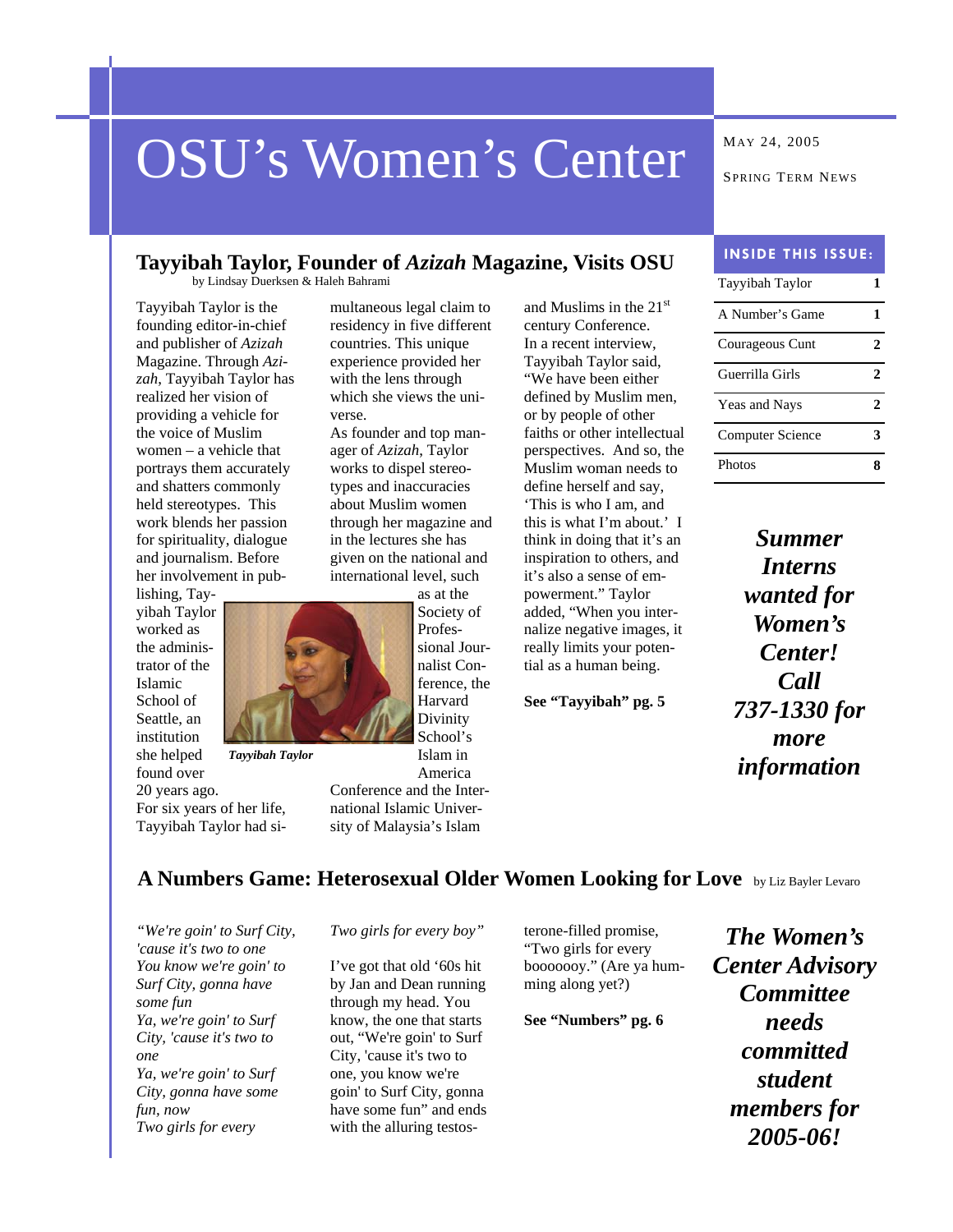#### **Courageous Cunt**

by Jayme Hauck

*The Vagina Monologues* explores women's sexuality and aligns itself

with feminist philosophy. The feminist movement empowers women by emphasizing the need to actively pursue their desires. The monologues affirm that women need sexual satisfaction. In order to gain sexual satisfaction, women must view their bodies in a positive manner. Feminism uses language to positively impact women's perceptions of their sexuality. *The Vagina Monologues* hu-

**Guerrilla Girls Go Bananas at OSU** 

by Chelsea Ruediger

Running down the aisles and tossing bananas at the audience, the Guerrilla Girls On Tour started their performance, "Feminists Are Funny", by riling up the viewers. The twenty-six women that make up the Guerrilla Girls On Tour combine activism, protest, theatre art, stickering campaigns, and "girl-cotting" to promote their message: We want equal representation for women and people of color in the performing arts world and beyond. Aphra Ben and Fanny Bryce were the two women who performed at Oregon State University this April as a part of

**Yeas and Nays** 

by Women's Center Staff

Yea to Intercollegiate Athletics for hiring an African American woman, LaVonda Wagner, from Duke University as head women's basketball coach.

Nay to Playboy for recruiting for their "Girls of the Pac-10" from OSU. By the way, you have to be an adult to pose for pornography, not a "girl."

Yea to everyone who wore signs in protest against the presence of Playboy on our campus.

morously challenges women to involve themselves in their own sexu-

> ality by increasing their awareness of self. Language is a powerful tool. Words can reflect and affect social atti-



*A vagina purse at the WC Art Show* 

tude. Daring words can incite public response. Sexual language never fails to gain the public's attention. Titles are the most immediate information about a work. They exist to sum up content and help us decide whether the content is of interest. Recent and controversial endeavors, *The Vagina Monologues* and *Cunt*, elicit reactions before the curtain is drawn or a page is turned. These titles are successful, as they strive to affect public opinion. They provide apt descriptions of content and instantly engage the public's interest.

**See "Courageous" pg. 4** 

the annual Conference On Gender and Culture put on by the Women's Center. They took the nearly full LaSells Stewart Center on a trip through history to

visit some of the hard working feminist women from our past. We also had a chance to hear about some of the techniques

*Chelsea Ruediger & the Guerrilla Girls* 



and tactics of professional activists. The Guerrilla Girls On Tour are known world wide for their efforts to promote equity: they've had insiders stickering

for them at the Tony awards, set up an online list of theatres to "girl-cot", traveled and performed all over the globe, and designed posters that question the status of women and people of color in all areas of life, not just the performing arts.

**See "Guerrilla" pg. 3**

Nay to the folks in the ASOSU Undergraduate Senate who don't believe that Cultural Centers are essential to the OSU community.

Yea to Lauren from the BCC for planning and facilitating the public forum about the importance of Cultural Centers.

Nay to the Genocide Awareness Project for putting offensive and graphic pictures on the MU Quad. This is not about pro-choice or prolife, it's about a welcoming environment for everyone at OSU.

Yea to the Barometer for hiring two women for key editing positions for the 2005-2006 year.

Nay to the Barometer for printing Christy William's article "Fourteen things that piss me off". Her final paragraph suggests that for everything you like there are two more things to hate. How about we stop printing hate propaganda in the campus newspaper?

**See "Yeas" pg. 8**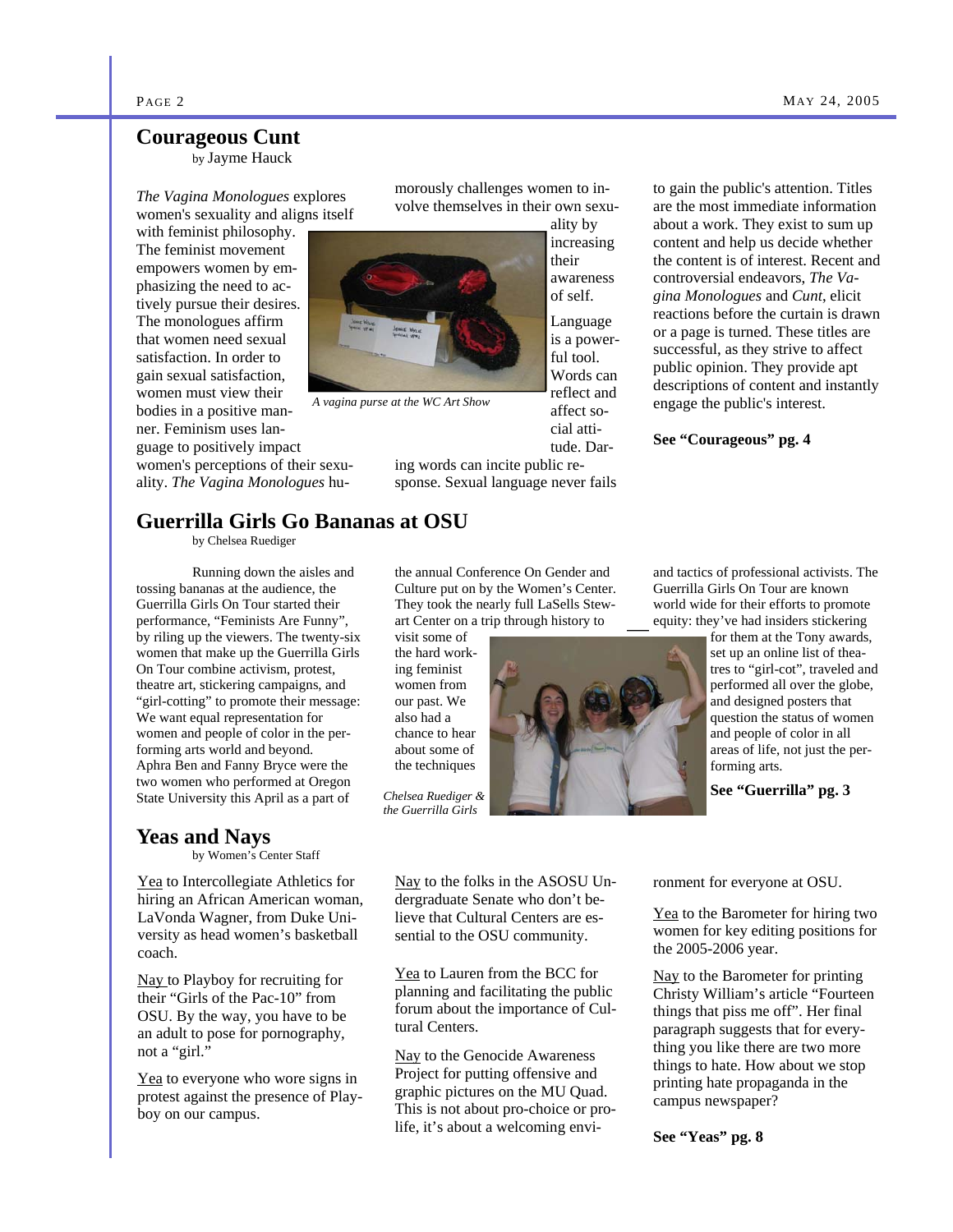### **Reflections on a Computer Science Success Story**

by Kami Vaniea

*Editor's Note: Kami Vaniea is a senior in Computer Science. Last year she won Google's prestigious Anita Borg Scholarship, an award that honors women who worked the further women's education and careers in technological fields. Next year she will be attending Carnegie Mellon University.* 

I was raised in the high desert of North East Oregon, in the rural town of Starkey, a small ranching and logging community. My home was "off the grid." Electricity came from solar panels and water from our well. I was introduced to technology at a young age as I helped my family design and build our solar system and plumbing. My family always told me that nothing was beyond my reach if I just reached high enough. This experience gave me many practical skills I have used throughout my life, including the initiative to work hard and improve the world around me.

My sophomore year of high school, I took a computer technologies class and discovered that computers were my true passion. The class focused on constructing a computer and providing technical support to

teachers. I was the only girl to complete the class the first term it was offered.

When I graduated high school, I knew I wanted to have a career working with computers, so I chose to get my Computer Science degree at Oregon State University since it is the best engineering university in Oregon. Despite my high school experience, I started college with very limited computer experience compared to my peers. I took the initiative to close that gap by joining clubs, working on individual projects and participating in programming contests. By the end of my freshmen year, Dr. Herlocker had hired me for his Collaborative Filtering research project.

My success in extracurricular activities led me to become president of the local Association for Computing Machinery chapter, which was on the verge of extinction. In less than a year, I changed it from the embarrassment of the department to a successful organization. ACM opened up a world of opportunity to me, and I began to get even more involved in contests, mentoring and tutoring. I was also hired as an Un-

dergraduate Research Assistant. Through my involvement on campus, I became increasingly aware of the issues involving females in computer science and engineering in general. When I got the chance to join the College of Engineering's new Women in Engineering student council, I leaped at the opportunity.

 After my sophomore year, I began feeling the need to get out of Corvallis and try something new, so I signed up with the Distributed Mentor Project run by the Committee for the Status of Women in Research. The project is designed to place young women interested in Computer Science with a female professor for a summer of research. In my case I was matched with Professor Elizabeth Sklar at Columbia University in New York City.

**See "Computer" pg. 7**

### **"Guerrilla"** … continued from Pg. 2

Although it may seem like just a bad pun, the women wear gorilla masks for a reason. These women lead lives outside of the work they do for the Guerilla Girls On Tour, and their anonymity is vital to the workings of the group. Otherwise, how would one member have gotten an invite to the Tony's, or another land a job at the much girl-cotted Roundabout Theatre in New York? During the entirety of the workshop they put on for art and theatre students and their performance, their masks and wigs stayed on. And even though I was at their rehearsal and saw their real faces, I still don't

know their real names and never will. Each Guerrilla Girl On Tour chooses the name of a dead woman artist and performs solely under their name. In no way is being a Guerrilla Girl On Tour an attempt for these women to boost up their resume; they volunteer most of the time that they spend designing posters and protesting, and only receive a small stipend when they travel with the troupe.

This is a group of women truly committed to a cause and it shows in their energy and humor during the performance. We were honored to have them here at OSU this year and were glad to see that so many people took advantage of the opportunity to catch this free show.

The Women's Center would like to thank everyone who donated funds to make this experience possible: The Art Department, Speech Communications, Convocations and Lectures, Jackie Balzer, Larry Roper, Women's Studies, The Philosophy Department, Student Affairs, LGBT Services, The Pride Center, and ASOSU.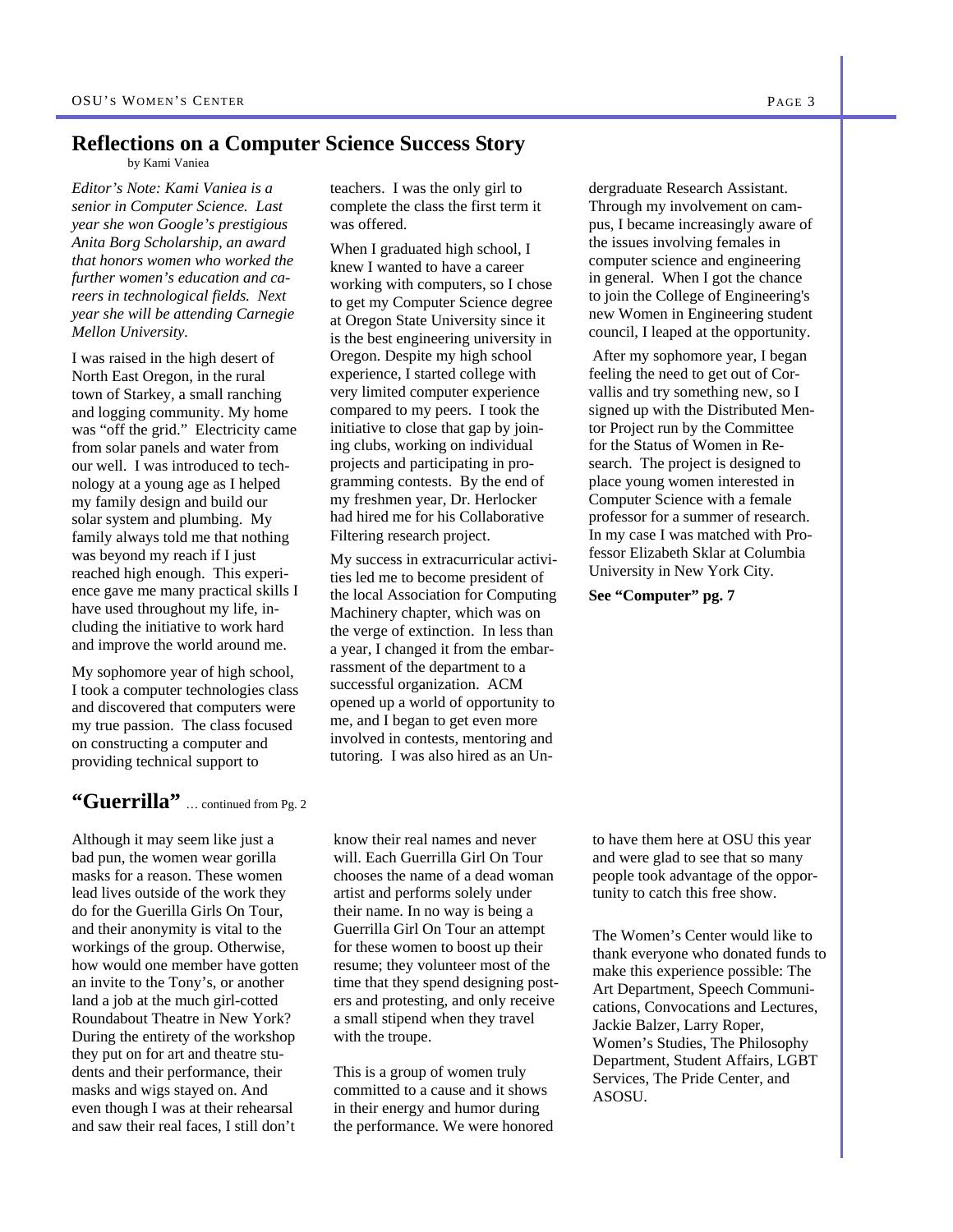#### **"Courageous"** … continued from pg. 2

*Cunt* attempts to make changes in society through controversial sexual language. Like *The Vagina Monologues*, the goal of *Cunt* is to teach women to love and respect their bodies. It reclaims "cunt" as a word honoring women, and provides an agenda to bring more power and respect to women. This agenda includes "seizing a vocabulary," "actively teaching others to perceive cunts in a manner generating understanding and empathy," and "taking this knowledge out into the community" (Muscio, 1998, p. 9).

The word "cunt," also promoted by *The Vagina Monologues* as a welcome alternate term for the vagina, is frowned upon by society. It is challenging to find an entry for "cunt" in even the most complete dictionaries. The few dictionaries that supplied a definition of the word described "cunt" as offensive and coarse (2 entries for cunt, 2005). However, the roots of the word honor women. Is it ignorance or preexisting connotations that give this word such negative power? And how did a word with past positive associations become a vulgarity? I speculate that the word "cunt" frightens people, due to its aggressive qualities.

The multiple roots of the word "cunt" assert the importance of women, connecting them with power and positive attributes. Found in many ancient writings, "cunt" literally meant woman. "Cunt" is a derivative of Cunti or Kunda, an Oriental goddess of the universe. Cunina, a Roman goddess that protects cradled children, was inspired by the word "cunt." Words sharing the root of "cunt" glorify women's virtues and abilities. "Kind" and "kin" stem from "cunt," as do "cunning," "kent," and "ken." These words are equivalent to "knowledge, learning, insight, remembrance, and wisdom."

"Cunctipotent" is derived from what is known as powerful cunt-magic (Walker, 1983, p. 197). The powers associated with women and the word "cunt" were possibly threatening. Reducing this word to an insult takes away the immense force of "cunt" and helps keep women meek and subservient.

The word "vagina" is far less frightening and aggressive than the word "cunt." Rather, its meaning is passive and objectifies women. The Latin word "vagina" means a sheath (Webster's, 1979, p. 2016). This relegates the entire purpose of the vagina to holding something else, devaluing it into a tool.

*The Vagina Monologues* complaint that "vagina" is an unsexy word perhaps relates to the feminist disapproval of passivity. The passivity that is associated with women's sex roles is unbeneficial to women. If a woman doesn't demand what she wants in sex, she's unlikely to get it. In monologues where women are treated as passive sexual objects, experiences and their aftereffects are hurtful. In *Hair*, a woman who shaves her vagina to please her husband has painful intercourse as a result. Her efforts do not get her what she wants. He leaves her nonetheless. The rapes in *My Vagina Was My Village* and *The Little Coochie Snorcher That Could* damage the women's bodies, destroy their sense of security, and repress their sexuality.

Conversely, *The Vagina Monologues* depicts women who get what they want sexually as aggressive and demanding. In *My Angry Vagina*, the woman insists that her vagina be treated respectfully. *The Women Who Loved To Make Vaginas Happy* is dressed to dominate, showing up in leather and spikes. In *The Little Coochie Snorcher That Could*, the woman who sleeps with the orator is described in terms of awe. She later knows exactly how to please her vagina and asks the orator to have sex with her. In *Reclaiming Cunt*, the woman convinces the audience how much sexier "cunt" is than "vagina." She describes the word "cunt" as a list of things that she wants sexually.

The word "clitoris" represents hidden physical and metaphorical sexuality. The word "clitoris" has roots in the Greek word *kleiein*, which means to close or hide (Webster's, 1979, p. 340). As the clitoris is the only part of the body designed expressly for pleasure, it is interesting that a monologue is devoted to the inability to locate the clitoris. The orator cannot find what is closed and hidden to her; her body, her

sexuality and her pleasure. The woman's inability to find her clitoris parallels women's restricted sexuality.

Sound associations perhaps explain *The Vagina Monologues* promotion of the word "cunt" to replace "vagina." The sound of the word "cunt" is better suited to feminist philosophy. Direct and assertive behaviors have traditionally been associated with masculinity. Men are encouraged to have aggressive sexual desires and agendas. The word "cunt" lends women these presupposed masculine qualities. Words that rhyme with "cunt" are generally active verbs with aggressive connotations. Some examples are "affront," "blunt," "bunt," "confront," "forefront," "grunt," "hunt," "punt," "shunt," and "stunt" (Mitchell, 1996, p. 58).

A popular baby name book, *Beyond Jennifer and Jason*, categorizes girl's names into degrees of perceived femininity. Most interestingly, girl's names commonly identified as sounding less feminine are described as "blunt." These names are described as being "straightforward" and "down to earth," qualities traditionally associated with masculinity. Like men's names and the word "cunt," they are generally one syllable ending with a consonant (Rosenkrantz and Satran, 1994, p. 165). Conversely, names that are described as highly feminine often have three or more syllables. Out of the eighty-seven examples of ultra-feminine names, fifty names finish with an "a" sound (Rosenkrantz and Satran, 1994, p.157- 160). "Vagina" clearly fits into the ultra-feminine niche.

**See "Courageous" pg. 7**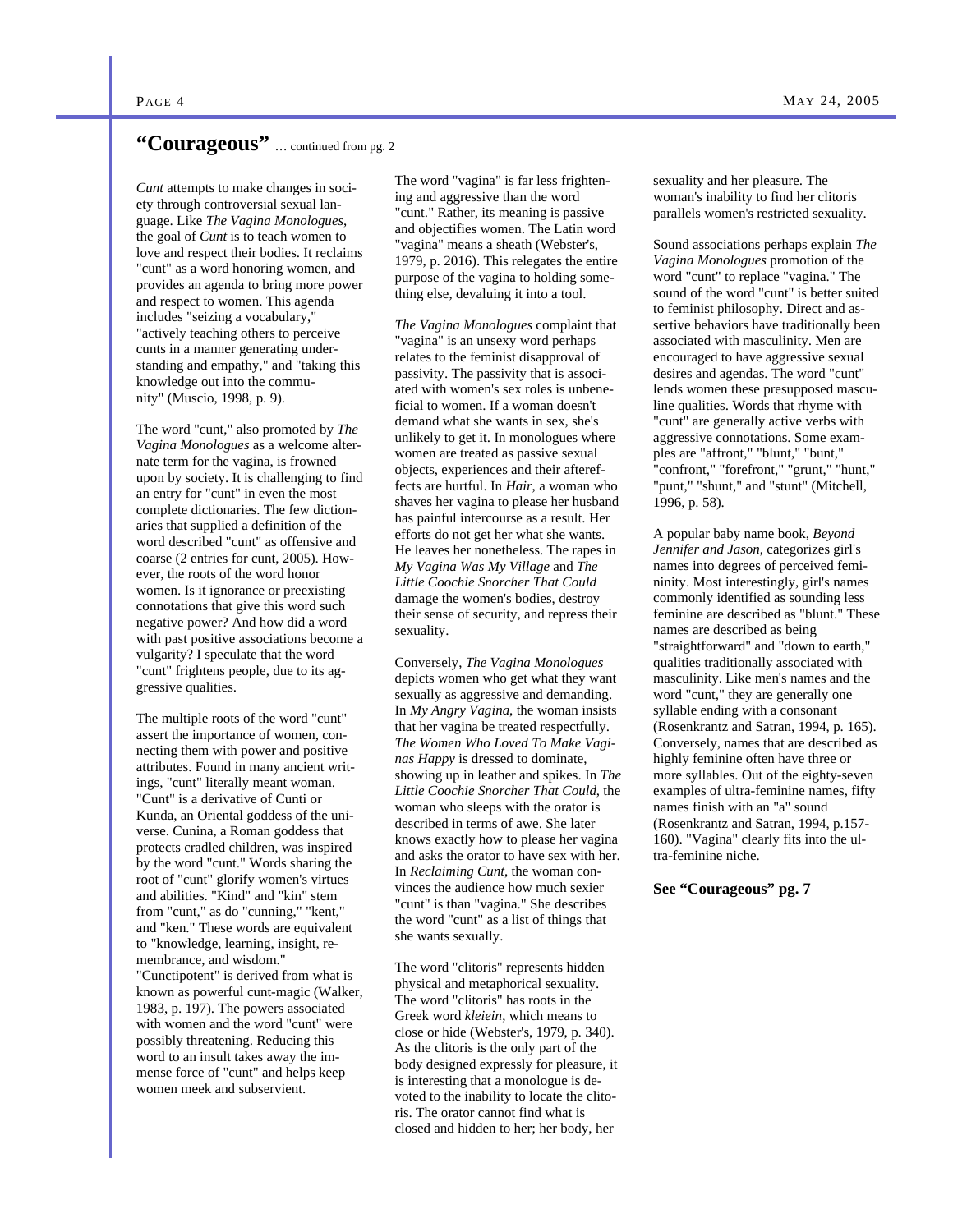### **"Tayyibah"** … continued from Pg. 1

You're not allowed to expand your potential. You're not allowed to exist at your highest capacity. It's very limiting.…. We are so much more than a stereotypical image. And sometimes people will say, 'Well, you know, this is only a movie, or this is only a book. What's wrong with that? It's art.'

…. Well, what's wrong with that is it's the only image of Muslims, or the only image of Arabs. So Azizah provides another image which I think will be very effective in helping to undo some of those stereotypes, both in the minds of Muslims women, and in the greater society."

Taylor spoke on the topic of women, power and leadership to a supportive audience of fifty people Wednesday April  $20<sup>th</sup>$  at Oregon State University's week-long Conference on Gender and Culture.

Because women are often defined solely by the function of their bodies, Taylor said they are less likely to be taken seriously as leaders. "Since women are the only ones who can bear children, many people limit women's roles to just that," Taylor said.

She says this is due in part to an androcentric view of power, which promotes winning at all costs and places the most value on money and material items. Instead, Taylor suggests that obtaining these goals may not be as important as the method used to get them. "The process is significant, not just the result," she emphasized.

As an example, Taylor told the story of a girls' camp that had an unending game of marbles. The goal of the game was not to win, but to play with the other girls. No one girl was the winner, but because the game emphasized building relationships instead of competition, Taylor said that every girl became a winner.

The way women are portrayed in mass media is another reason why women may have less power than men, Taylor said. The audience nodded in agreement as Taylor described how shows such as "Desperate Housewives" and "The Apprentice" lessen women's power. Although Taylor admitted never having seen "Desperate Housewives," she noted that for two straight seasons of "The Apprentice," the sole woman of color on the show was consistently portrayed as bad-tempered and as a troublemaker.

By being media-literate, Taylor says that women will be able to recognize when the media is manipulating them, and can then begin to see the power that is within them. "These are images and messages that we are all internalizing," she said. Men also have a role in recognizing and rejecting negative images of women. "Men of quality are not intimidated by women of equality," she said as the audience murmured in agreement.

Taylor added that women can increase their power and become effective leaders only if society reevaluates what those terms mean. "Men have defined what it means to be a leader," Taylor said. "It is time to expand that definition to encompass aspects of women's lives." This definition should include having integrity, seeing the nuances in a situation, and being tolerant instead of threatened by other's opinions, she said.

The reaction from the audience was positive. "I really enjoyed this," said Isabel Sanchez, a student graduate student of College Student Services Administration. "It was empowering," she said.

"We need to stop being spectators to our own destiny," Taylor said. "We need to help create the next generation of women who know their power and use it for the greater good."

## **Let's See Some Activism! Women Protesting Events On Campus**



*Molly Gray and friend protest Genocide Awareness Project* 

*WC staff member, Sophie Scott, during the Playboy protest* 

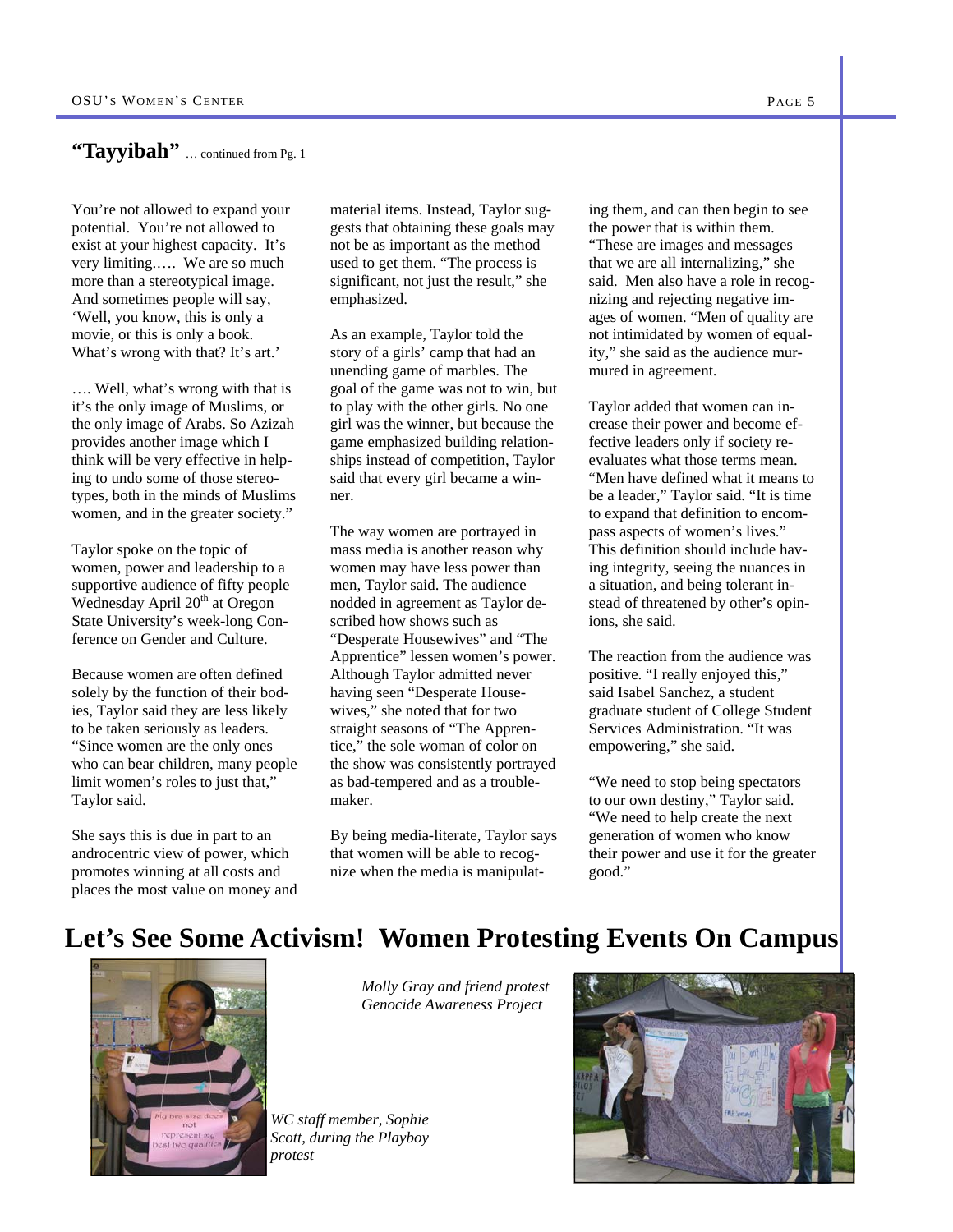#### **"Numbers"** … continued from pg. 1

Now buzz forward a few years well, okay, a few decades—and let's revisit the scene. Jan Berry is dead, and Dean Torrence is 65-plus. If he decided to come out with an updated version of their '60s song today, he'd be goin' to "Senior City," and the ratio of girls to boys there would be closer to *five* to one! That's what life on the "senior" side of the age divide looks like in our culture.

Whether a person's later years are shared with a spouse/partner or spent alone is pretty much determined by gender. The combination of two facts, one biological and one sociological, creates the reality of the demographics of later life: Women live an average of seven years longer than men, and it is more socially acceptable for men to date and marry younger women (and vice versa, obviously). The resulting gender imbalance means that most older men live with their wives, and most older heterosexual women are widows and live alone.

Sociologists tell us that widowhood is the normative transition of later life, and demographers duly chart the numbers: Among adults 65 and older today, 77% of men are married compared to just 43% of women. Almost half of all older women in 1999 were widows, and there were over four times as many widows as widowers. Women don't require statisticians' reports, however, to enlighten them about the dearth of available men. The gender imbalance is painfully obvious to older single women, and it profoundly affects many aspects of their lives. To quote another "oldie" hit, one is, indeed, the "loneliest number."

How do older heterosexual single women handle this? Healthier and better-adjusted women are able to construct a life for themselves with friends, family, and activities and

find other outlets for their emotional needs. But the yearning for a partner or companion or lover, whether for a former husband or a possible

future friend, seems to be a constant. Having another person to care about and for, and receiving that affection in return brings a dimension into one's life that is difficult or impossible to replicate with any other relationships.

For many years (and for many people), the idea that older adults might be interested in

a romantic or even sexual relationship was viewed, at best, as material for stand-up comics and at worst as slightly disgusting. But based on a growing number of both popular books and research studies about late-life romance, people are increasingly accepting of the fact that love and sexuality are not just for the young and wrinkle-free. (If you are a typical student, you may still have some trouble imagining your parents "doing it"; now try to picture your grandmother, and you are likely to find yourself bumping up against your own ageist stereotypes!) Romantic, sexual impulses and desires last to the end of life, and the need for tender touch, intimate words, and sensuous caresses remains to the last breath.

The perversity of modern times is that we have talked openly about the possibility and desirability of romance and sex for so long that we have essentially sold the marketplace on a product that is in short supply. It is not a question, really, about whether romantic intentions and sexual desire and ability continue into the later decades of life or even whether society is ready to accept the fact that older adults are interested in intimate relationships.

The real question for heterosexual older women is, who is there to be with sexually?



*Liz Bayler Levaro* 

While single older heterosexual women often admit to being interested in dating or even remarriage, the scarcity of available men reduces the probability for women over 60 or 70 to date or remarry. Their worlds are filled with other widows, often vying for the handful of eligible men in ways vaguely reminiscent of high school. In residential communities of

older adults, single men, especially the ones who can still drive (and maybe even dance), are hot commodities. My recently widowed 90 year-old father-in-law is being pursued by three women, the oldest of whom is 105!

Not all older women are interested in romance. Many create a full and active life without a love partner and surround themselves with friends and family. Others live in lonely isolation. Some women end up dating older or younger men; some report having affairs with married men; and some who self identify as heterosexual, turn to other women for sexual and intimacy needs. At least one scholar has even suggested that women might resort to share-a-man arrangements. With the Baby Boomer generation rapidly approaching the cusp of age with its trademark *tour de force*, we can likely expect some interesting new twists of inventiveness in the next few decades when it comes to gero-romance.

*Liz Bayler Levaro is a doctoral student in the department of Human Development and Family Sciences with an emphasis in gerontology.*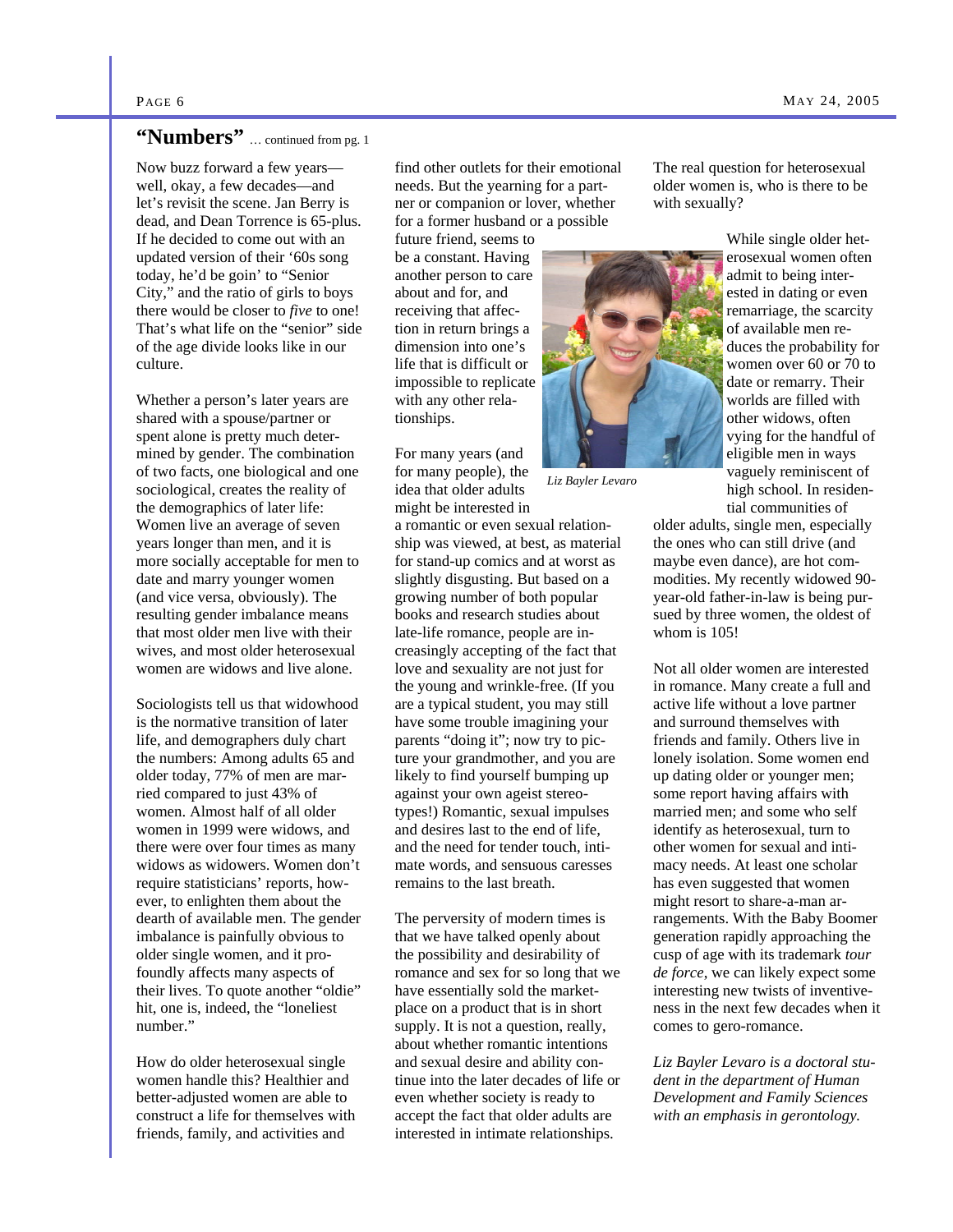#### **"Computer"** … continued from Pg. 3

Professor Sklar specialized in Educational Robotics. As part of her research I went out into the communities on Manhattan Island and taught kids how to program Lego robots. While teaching in New York, I began to notice the differences in how boys and girls reacted to technology and just how much small differences in teaching style could make or break their interest. When I returned to Oregon State, I began working with the department to help redesign the Computer Science program to make it more open to women. I mentored freshmen girls and held workshops. When the Engineering Department chose to form the Women and Minorities in Engineering Ambassadors, I was on the front lines.

With graduation looming in my near future, I felt I needed to get out and see the world while I still could, so I joined an exchange program to Denmark's Danish Technical University(DTU). While in Denmark, I experienced not only Danish society but made friends with other international students from around the world. Going abroad is an experience I would recommend to any and all students. Your own country takes on a completely different view when seen from abroad.

Today, I am working to improve the experience of all future women entering the engineering majors at Oregon State University. I am working directly with the Women and Minorities in Engineering director to design new curriculum for entry-level classes that will make classes more welcoming for all students.

Of course, the last part of this story is common to all those who face graduation. The infamous question, "Oh drat, what now?" looms in front of us all. Thankfully, all that hard work for the last several years has paid off, and I am flooded with an excess of options as opposed to too few. Just a short while ago, I was accepted into the PhD program at Carnegie Mellon University and plan on following up on my education there.

Winning the Anita Borg Scholarship meant a great deal to me. However, I would like to think that the money was the least I gained from the experience. I

gained more self-confidence and respect for myself and my fellow female engineers in one weekend at Google than I have in my entire college career. There are some amazing women out there, and I feel privileged and honored to be counted among them. I came back from my experience at Google with a renewed enthusiasm for Computer Science and a desire to share that enthusiasm with those around me. There are so many great things out there that need doing and only one of me but I now feel like I can make a difference if only a small one. Every young man or woman who wants to be an engineer should have an equal chance, regardless of his or her background or prior experience. I plan on doing my best to see that that happens.

#### **"Courageous"** … continued from Pg. 4

Words perhaps have the most impact out loud. Information conveyed through speech is immediate and accessible. *The Vagina Monologues* accomplishes its agenda effectively by directly addressing its audience. The monologues also benefit from its use of a social setting. While one can easily close a book that makes them uncomfortable, it is more difficult to sneak from a crowded theater. *The Vagina Monologues* draws a large audience of women, creating an understanding and supportive environment. Rather than delivering the message through impassioned speech or lecture, *The Vagina Monologues* uses humor to appeal

to its audience. The comic delivery of *The Vagina Monologues* draws in viewers that would otherwise be reluctant to engage in such a personal and emotional subject. The laughter makes the experience joyous and positive. And laughter is the best medicine.

#### References

Lexico Publishing Group, LLC. (2005). *2 entries found for cunt*. Retrieved February 20th, 2005, from http:// dictionary.reference.com/search? q=cunt.

Mitchell, K. M. (1996). *Essential Songwriter's Rhyming Dictionary.* 

Van Nuys, California: Alfred Publishing Co., Inc.

Muscio, I. (1998). *Cunt: A Declaration of Independence.* Seattle, Washington: Seal Press.

Rosenkrantz, L., and Satran, P. R. (1994). *Beyond Jennifer and Jason.*  New York, New York: St. Martin's Press.

Walker, B. G. (1983). *The Women's Encyclopedia of Myths and Secrets.* Edison, New Jersey: Castle Books.

*Webster's New Twentieth Century Dictionary* (2nd ed.). (1979). New York, New York: New World Dictionaries.